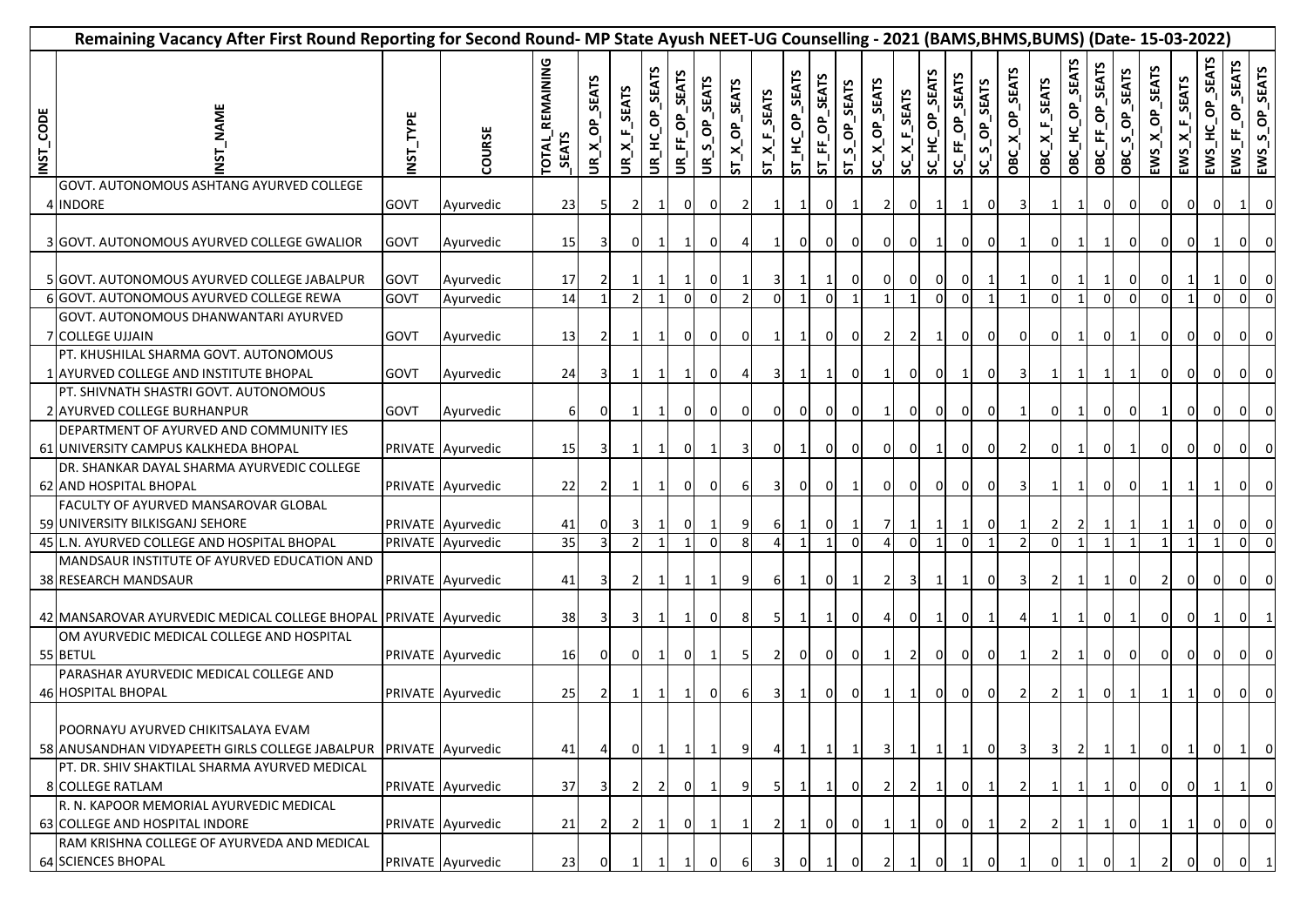| INST_CODE | <b>AME</b>                                                            | NST_TYPE | COURSE              | <b>REMAINING</b><br><b>LATOT</b><br><b>SEATS</b> | <b>SEATS</b><br>$\sigma$<br>$UR_{I}X_{I}$ | UR_X_F_SEATS   | UR_HC_OP_SEATS | UR_FF_OP_SEATS | UR_S_OP_SEATS  | SEATS<br>$ST_X$ OP | $ST_A_E_SERTS$ | ST_HC_OP_SEATS | SEATS<br>$ST$ FF OP | ST_S_OP_SEATS  | OP_SEATS<br>$SC_{\overline{X}}$ | $SC\_X_F$ <sub>SEATS</sub> | SC_HC_OP_SEATS | SC_FF_OP_SEATS | SC_S_OP_SEATS  | SEATS<br>$\sigma$<br>OBC_X_ | <b>SEATS</b><br>$OBC_XX$ | SEATS<br>OBC_HC_OP | OBC_FF_OP_SEATS | SEATS<br>OBC_S_OP_ | <b>SEATS</b><br>රි <sub>.</sub><br>ENS | $EWS_{\text{A}}F_{\text{SEATS}}$ | SEATS<br>ô,<br>ں<br>=<br>EWS. | EWS_FF_OP_SEATS | EWS_S_OP_SEATS |
|-----------|-----------------------------------------------------------------------|----------|---------------------|--------------------------------------------------|-------------------------------------------|----------------|----------------|----------------|----------------|--------------------|----------------|----------------|---------------------|----------------|---------------------------------|----------------------------|----------------|----------------|----------------|-----------------------------|--------------------------|--------------------|-----------------|--------------------|----------------------------------------|----------------------------------|-------------------------------|-----------------|----------------|
|           | RANI DULLAIYA SMRITI AYURVED COLLEGE AND                              |          |                     |                                                  |                                           |                |                |                |                |                    |                |                |                     |                |                                 |                            |                |                |                |                             |                          |                    |                 |                    |                                        |                                  |                               |                 |                |
|           | 9 HOSPITAL BHOPAL                                                     |          | PRIVATE Ayurvedic   | 26                                               |                                           | οI             | -1             | $\mathbf{1}$   | $\overline{0}$ |                    | 3              | $\mathbf{1}$   | 1                   |                | 01                              | 0                          |                | -1             | $\mathbf 0$    | 01                          | 3I                       |                    | 1               | 1                  | $\overline{2}$                         | $\overline{0}$                   | $\overline{0}$                | $\overline{0}$  | $\overline{0}$ |
|           | SAM COLLEGE OF AYURVEDIC SCIENCES AND HOSPITAL<br>47 BHOPAL           |          | PRIVATE Ayurvedic   | 22                                               |                                           |                |                | $\mathbf{1}$   | $\Omega$       |                    | 3              | 1              |                     |                |                                 |                            | 0              | $\mathbf{0}$   | 0              |                             |                          |                    | 1               | $\overline{0}$     | <sup>O</sup>                           | 1                                | 0                             | 0               | $\Omega$       |
|           | SARDAR PATEL AYURVEDIC MEDICAL COLLEGE AND                            |          |                     |                                                  |                                           |                |                |                |                |                    |                |                |                     |                |                                 |                            |                |                |                |                             |                          |                    |                 |                    |                                        |                                  |                               |                 |                |
|           | 65 HOSPITAL BALAGHAT                                                  |          | PRIVATE Ayurvedic   | 31                                               |                                           |                | 0              |                |                |                    |                | 1              | $\Omega$            | 0              |                                 |                            |                | 0I             | $\overline{0}$ | 01                          | $\Omega$                 |                    |                 | $\overline{0}$     | $\overline{2}$                         | 1                                | $\mathbf{1}$                  | $\overline{0}$  | $\overline{0}$ |
|           |                                                                       |          |                     |                                                  |                                           |                |                |                |                |                    |                |                |                     |                |                                 |                            |                |                |                |                             |                          |                    |                 |                    |                                        |                                  |                               |                 |                |
|           | SARVEPALLI RADHAKRISHNAN COLLEGE OF AYURVED                           |          |                     |                                                  |                                           |                |                |                |                |                    |                |                |                     |                |                                 |                            |                |                |                |                             |                          |                    |                 |                    |                                        |                                  |                               |                 |                |
|           | 60 HOSPITAL AND RESEARCH CENTRE COLLEGE BHOPAL                        |          | PRIVATE Ayurvedic   | 39                                               |                                           | $\overline{2}$ |                | $\mathbf{1}$   |                | 91                 | 5              | $\mathbf{1}$   |                     | $\overline{0}$ |                                 |                            |                | 0              |                |                             |                          |                    |                 |                    |                                        | $\overline{0}$                   | $\mathbf{1}$                  | $\overline{0}$  | $\mathbf{1}$   |
|           | 66 SCHOOL OF AYURVEDA AND SIDDHA SEHORE                               |          | PRIVATE Ayurvedic   | 26                                               | $\Omega$                                  |                |                | 1              | $\Omega$       |                    | $\Delta$       | $\mathbf{1}$   | $\Omega$            | $\Omega$       | $5 \mid$                        |                            | $\mathbf{1}$   | $\Omega$       | $\overline{0}$ | $\overline{0}$              |                          | $\mathbf{0}$       | $\overline{0}$  |                    |                                        | $\mathbf{1}$                     | $\Omega$                      |                 | $\Omega$       |
|           | SHUBHDEEP AYURVED MEDICAL COLLEGE AND                                 |          |                     |                                                  |                                           |                |                |                |                |                    |                |                |                     |                |                                 |                            |                |                |                |                             |                          |                    |                 |                    |                                        |                                  |                               |                 |                |
|           | 37 HOSPITAL INDORE                                                    |          | PRIVATE Ayurvedic   | 15                                               |                                           | ΟI             |                | 01             |                |                    | 3              | $\mathbf{1}$   | $\mathbf{0}$        | 0              |                                 | 0                          | $\overline{0}$ | $\overline{0}$ | 0              |                             |                          |                    | $\overline{0}$  | $\overline{0}$     | 1 <sup>1</sup>                         | $\overline{0}$                   | $\overline{0}$                | $\overline{0}$  | $\overline{0}$ |
|           | SRI SAI INSTITUTE OF AYURVEDIC RESEARCH AND                           |          |                     |                                                  |                                           |                |                |                |                |                    |                |                |                     |                |                                 |                            |                |                |                |                             |                          |                    |                 |                    |                                        |                                  |                               |                 |                |
|           | 48 MEDICINE BHOPAL<br><b>VIJYASHREE AYURVEDIC MEDICAL COLLEGE AND</b> |          | PRIVATE Ayurvedic   | 37                                               |                                           | $\overline{2}$ |                | 1              |                | 9                  | 61             | $\mathbf{1}$   | 0                   |                |                                 | 0                          |                |                |                |                             |                          |                    |                 | 0                  | 0                                      |                                  |                               | 0               |                |
|           | 54 HOSPITAL JABALPUR                                                  |          | PRIVATE Ayurvedic   | 19                                               |                                           | ΟI             |                | $\mathbf 0$    | $\overline{0}$ | 61                 | $\overline{3}$ | $\overline{0}$ | $\overline{0}$      |                | 0                               | $\overline{0}$             |                | $\overline{0}$ | $\mathbf 0$    | $\overline{2}$              | 1                        |                    | $\mathbf{0}$    | 0                  | $\overline{0}$                         | $\overline{0}$                   | $\mathbf{1}$                  | 0               | $\overline{0}$ |
|           | GOVT. AUTONOMOUS HOMEOPATHY MEDICAL                                   |          |                     |                                                  |                                           |                |                |                |                |                    |                |                |                     |                |                                 |                            |                |                |                |                             |                          |                    |                 |                    |                                        |                                  |                               |                 |                |
|           | 13 COLLEGE BHOPAL                                                     | GOVT     | Homoeopathy         | 36                                               | 4                                         | $\overline{2}$ | $\overline{2}$ | $\mathbf{1}$   | $\overline{0}$ |                    |                | 1              |                     | 0              | 31                              | 0                          |                | 01             |                |                             |                          | $\overline{2}$     | $\vert$ 1       | 1                  |                                        | 1                                | $\overline{0}$                | 0               | $\overline{0}$ |
|           | ANUSHREE HOMOEOPATHIC MEDICAL COLLEGE                                 |          |                     |                                                  |                                           |                |                |                |                |                    |                |                |                     |                |                                 |                            |                |                |                |                             |                          |                    |                 |                    |                                        |                                  |                               |                 |                |
|           | 24 JABALPUR                                                           |          | PRIVATE Homoeopathy | 57                                               |                                           |                |                | $\mathbf{1}$   | $\overline{0}$ | 91                 | 61             | $\mathbf{1}$   | 0                   |                | 61                              |                            |                |                | 0              | 8                           |                          |                    | $\mathbf{1}$    | $\overline{0}$     | 51                                     | $\overline{\mathbf{3}}$          | $\overline{0}$                | 0               | 0              |
|           | DISTRICT HOMEOPATHIC MEDICAL COLLEGE AND                              |          |                     |                                                  |                                           |                |                |                |                |                    |                |                |                     |                |                                 |                            |                |                |                |                             |                          |                    |                 |                    |                                        |                                  |                               |                 |                |
|           | 19 HOSPITAL RATLAM                                                    |          | PRIVATE Homoeopathy | 69                                               | 61                                        | 61             |                | $\Omega$       |                | 91                 | -5             | 1              | 1                   | 0              |                                 | 3                          |                | $\overline{0}$ | $\mathbf{1}$   | 11                          | 51                       |                    | $\mathbf{0}$    | $\mathbf{1}$       | 5                                      | -3 I                             | $\mathbf{1}$                  | 0               | $\Omega$       |
|           | HAHNEMANN HOMOEOPATHIC MEDICAL COLLEGE                                |          |                     |                                                  |                                           |                |                |                |                |                    |                |                |                     |                |                                 |                            |                |                |                |                             |                          |                    |                 |                    |                                        |                                  |                               |                 |                |
|           | 14 AND HOSPITAL BHOPAL                                                |          | PRIVATE Homoeopathy | 51                                               | ΩI                                        |                |                | 1              |                | 9                  | 5              | 1              | 0                   |                |                                 |                            |                | $\overline{0}$ | $\mathbf 0$    |                             |                          |                    | $\mathbf{1}$    | $\overline{0}$     |                                        | 2                                |                               | 0               | $\Omega$       |
|           | IGM HOMOEOPATHIC MEDICAL COLLEGE HOSPITAL                             |          |                     |                                                  |                                           |                |                |                |                |                    |                |                |                     |                |                                 |                            |                |                |                |                             |                          |                    |                 |                    |                                        |                                  |                               |                 |                |
|           | 22 AND RESEARCH CENTRE DHAR                                           |          | PRIVATE Homoeopathy | 69                                               | 81                                        | 7              |                | $\Omega$       | $\mathbf{1}$   | 10                 | -5             | $\overline{0}$ | 1                   | <sup>O</sup>   |                                 |                            | 0              | οI             | $\mathbf{1}$   | 12                          | 1                        |                    | οI              | $\mathbf{1}$       | 5 <sub>l</sub>                         | <sup>2</sup>                     | $\mathbf{1}$                  | -1              | $\Omega$       |
|           | K. S. HOMOEOPATHIC MEDICAL COLLEGE AND                                |          |                     |                                                  |                                           |                |                |                |                |                    |                |                |                     |                |                                 |                            |                |                |                |                             |                          |                    |                 |                    |                                        |                                  |                               |                 |                |
|           | 41 HOSPITAL GWALIOR                                                   |          | PRIVATE Homoeopathy | 47                                               |                                           | 3              |                | $\mathbf{1}$   | $\overline{0}$ | 61                 | 3              | 1              | 0                   | <sup>O</sup>   |                                 | 3                          | 0              | οI             | 0              | $\overline{7}$              |                          |                    | 01              | 1                  | 31                                     | $\overline{2}$                   | 0                             | 0               | $\Omega$       |
|           | MAHATMA GANDHI HOMOEOPATHIC MEDICAL                                   |          |                     |                                                  |                                           |                |                |                |                |                    |                |                |                     |                |                                 |                            |                |                |                |                             |                          |                    |                 |                    |                                        |                                  |                               |                 |                |
|           | 26 COLLEGE AND HOSPITAL JABALPUR                                      |          | PRIVATE Homoeopathy | 61                                               |                                           |                |                |                | 01             |                    | 61             | 1              |                     |                |                                 |                            |                |                | 0              | 7                           |                          |                    |                 | $\overline{0}$     | 51                                     |                                  |                               |                 |                |
|           | NARAYAN SHRI HOMOEOPATHIC MEDICAL COLLEGE<br>16 AND HOSPITAL BHOPAL   |          | PRIVATE Homoeopathy | 52                                               | 31                                        | -1             | <b>21</b>      | $\Omega$       | $\mathbf{1}$   | 10                 | -5 I           | <sup>1</sup>   | 1                   | ΟI             | 7                               | 3                          | $\vert$ 1      | 01             | $\mathbf{1}$   | $\overline{2}$              | 3I                       | $\mathbf{1}$       | $\vert$ 1       | 1                  | 31                                     | -3 I                             | $\mathbf{1}$                  | 0               | $\vert$ 1      |
|           | R. N. KAPOOR MEMORIAL HOMEOPATHIC HOSPITAL                            |          |                     |                                                  |                                           |                |                |                |                |                    |                |                |                     |                |                                 |                            |                |                |                |                             |                          |                    |                 |                    |                                        |                                  |                               |                 |                |
|           | 56 AND MEDICAL COLLEGE INDORE                                         |          | PRIVATE Homoeopathy | 52                                               |                                           | 2              |                | $\mathbf{1}$   | -1             | 9                  | 61             | $\mathbf{1}$   | 0                   |                |                                 | 3                          | $\vert$ 1      | 1              | $\mathbf{0}$   | $\mathbf{1}$                | 51                       | $\mathbf{1}$       | 0 I             | <sup>1</sup>       | 51                                     | $\overline{2}$                   | οı                            | $\overline{0}$  | $\overline{0}$ |
|           | RAM KRISHNA COLLEGE OF HOMOEOPATHY AND                                |          |                     |                                                  |                                           |                |                |                |                |                    |                |                |                     |                |                                 |                            |                |                |                |                             |                          |                    |                 |                    |                                        |                                  |                               |                 |                |
|           | 43 MEDICAL SCIENCES BHOPAL                                            |          | PRIVATE Homoeopathy | 69                                               | 31                                        | 7              | $\overline{2}$ | $\mathbf{1}$   | $\mathbf{0}$   | 91                 | 61             | <sup>1</sup>   | $\mathbf{1}$        | οı             |                                 | -51                        | $\overline{0}$ | $\overline{0}$ | 1              | 10                          | 41                       | $\mathbf{1}$       | $\vert$ 1       | $\mathbf{1}$       | 41                                     | $\overline{\mathbf{3}}$          | $1\vert$                      | $\mathbf{1}$    | $\overline{0}$ |
|           | RANI DULLAIYA SMRITI HOMOEOPATHY MEDICAL                              |          |                     |                                                  |                                           |                |                |                |                |                    |                |                |                     |                |                                 |                            |                |                |                |                             |                          |                    |                 |                    |                                        |                                  |                               |                 |                |
|           | 52 COLLEGE AND HOSPITAL BHOPAL                                        |          | PRIVATE Homoeopathy | 57                                               |                                           |                |                |                |                | 10                 |                |                |                     |                |                                 |                            |                |                |                |                             |                          |                    |                 |                    |                                        |                                  | 0                             |                 | 0              |